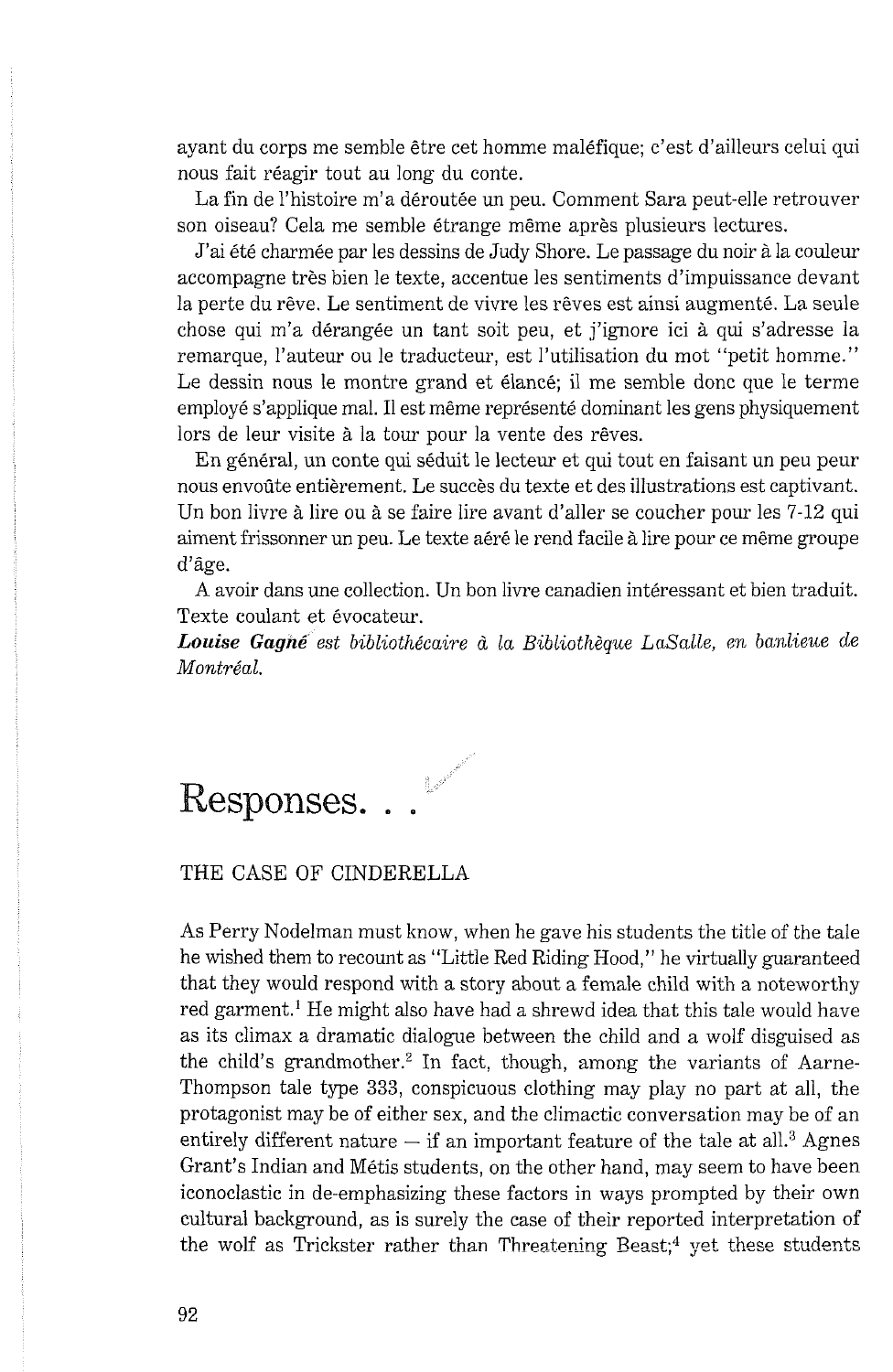would appear to have responded intuitively with an emphasis on 'food' characteristic of the general tale type in Europe. Type **333,** linown to folltlorists as "The Glutton."<sup>5</sup> centers upon the question of whether one is to eat or be eaten. $6$ 

Thus "native" North Americans who had only limited European backgrounds may have actually had a better understanding of this tale than did Nodelman's more typical Canadian students, whose retellings implied that the tale was a message they assumed to be reassuring to children: "You can always count on adults to protect you." The "Canadian" versions of folktales known to Nodelman's students and mine - and no doubt to those of most other teachers of children's literature in Canadian universities - are all too revealing of current North American cultural attitudes, and not just attitudes towards children and the literature "suitable" for them. This is most glaringly evident in the case of the two traditional fairy tales most notably mistreated by Disney, "Snow White" and "Cinderella," both of which are viewed by the majority of my students as lovely examples of wish-fulfillment because the girl is rescued and married by the handsome prince; one of them confidently remarked, "This is every little girl's dream."

There are those who would dispute this assumption, including her instructor, who found it rather a relief when another student in the same class — a male, who found it rather a relief when another student in the same class  $-$  a male, as it happened  $-$  stated that he had always found Cinderella something of a simp. "What was the matter with that girl?" he wrote. "Why didn't she get out and make an independent life for herself?" This, of course, is exactly what the Cinderella figure does, one way or another, in most of the seven hundred or so variants of tale type 510 (and 511). Even Perrault's relatively weepy and passive Cendrillon takes the initiative in suggesting a rat coachman and demanding suitable clothes  $-$  *and* deliberately deceiving her stepsisters. Others, especially those of the "Cap o' Rushes" type (510B), do precisely what my student demanded and leave the persecuting relatives to make their own way in the world.

But most Canadian undergraduates do not know this. What they *do* know is an American version, and, as Jane Yolen puts it, "the wrong Cinderella has gone to the American ball." In her excellent  $-$  if pessimistic  $-$  article entitled "America's Cinderella," which Alan Dundes has appropriately placed at the end of his selection of essays,<sup>7</sup> Yolen explains that we cannot blame it all on Disney: the decline of the intelligent, active heroine of the old tales into the "sorry excuse for a heroine, pitiable and useless" so understandably inveighed against by feminist critics had already begun in a version published by *St. Nicholas* in the 1870s. Yolen's essay on the present unsatisfactory state of this folktale in North America (and by no means only in the U.S., as my students bear eloquent witness) is one of the reasons why Canadians with a serious professional interest in children's literature ought to read Cinderella: A Casebook.<br>There are, of course, other reasons why such readers will find the collection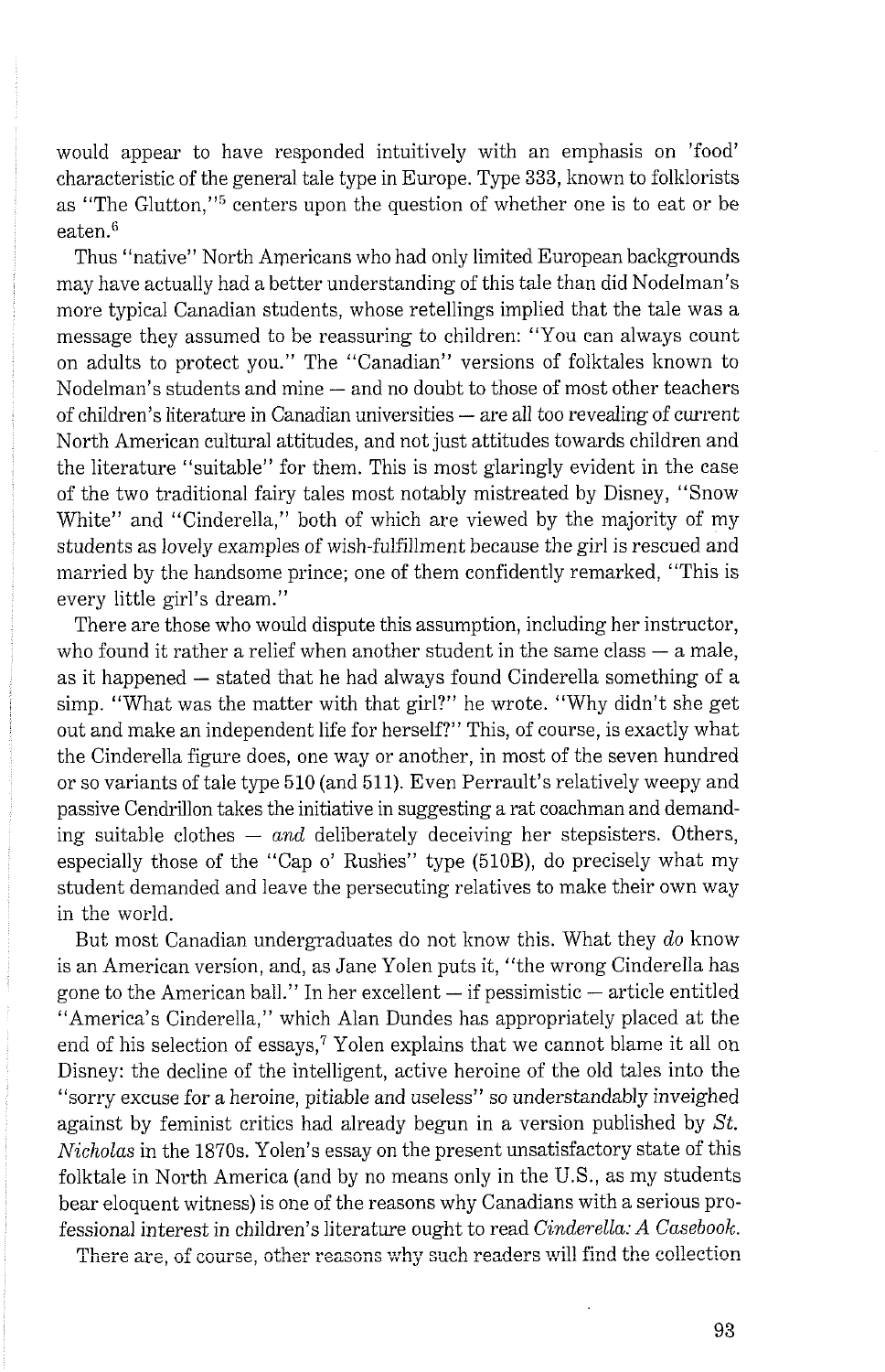worth their while. It is by no means simply a collection of incompatible views, as those who have glanced at T.A. Shippey's review in the TLS may have gathered.<sup>8</sup> It contains, to start with, three important versions of the tale itself: those of Basile, Perrault, and the Grimms. To these are added eighteen essays, which do indeed embody almost every possible approach ventured to date, from the cartographic method used by many European folltlorists to analyze the dissemination of tales and their constituent motifs, here represented by Anna Birgitta Rooth's "Tradition Areas in Eurasia," to the structural approach of David Pace's "Beyond Morphology: Lévi-Strauss and the Analysis of Folktales." Of course there are bound to be many real or apparent incompatibilities between the findings of  $-$  among others  $-$  a Freudian, such as Ben Rubenstein, author of "The Meaning of the Cinderella Story in the Development of a Little Girl,"' and those who take a "spiritual" approach, as does Aarland Ussher in "The Slipper on the Stair." But as Dundes says in his introduction, "That is precisely the point. Any analysis of an item of folklore should begin where previous analyses have ended." And, as he suggests in a headnote to the Ussher article, all approaches have *some* value, even those which are compromised by doctrinaire assumptions: "By and large, if the readers share the bias of the critic, they will agree with the interpretation; if they do not . . . they may summarily dismiss the interpretation as being totally arbitrary."

Dundes himself clearly did not lean too far in either direction, and his editorial material demonstrates admirable editorial restraint, neither promoting nor sneering at any approach  $-$  although a certain understandable preference emerges in favor of the findings of those who know what they are talking about. such as the French folklorist Paul Delarue. Delarue's "From Perrault to Walt Disney: The Slipper of Cinderella" should have ended, once and for all, the speculation that Perrault changed a fur *(vair)* slipper in his source into one of glass *(verre).* It must be admitted that Dundes's own contribution, an essay on the relationship of *King Lear* to type 510B, occasionally falls a little too far into the Freudian mode to make all readers comfortable. For example, *Lear*  is said to exemplify "a folktale whose normal form includes an overt paternal is said to exemplify "a folktale whose normal form includes an overt paternal demand for an incestuous relationship with a daughter." Maybe so  $-$  and I demand for an incestuous relationship with a daughter." Maybe so  $-$  and I am sure I do not know as much about type 510B as Dundes does  $-$  but this is not true of "Cap o' Rushes" or of any number of other variants of that tale type.

Such minor dubious points should not in any way undermine the value of this collection to discriminating readers, who ought to be able to see its usefulness as an introduction to, or summary of, the insights folklorists and others have brought to the study of the fairy tale. Not the least aspect of its usefulness is the many accounts of the ways in which the Cinderella tale has been interpreted in different parts of the world. A striking example is "A Cinderella Variant in the Context of a Muslim Women's Ritual," by Margaret A. Mills, which shows us how this tale is used as an expression of an ideal of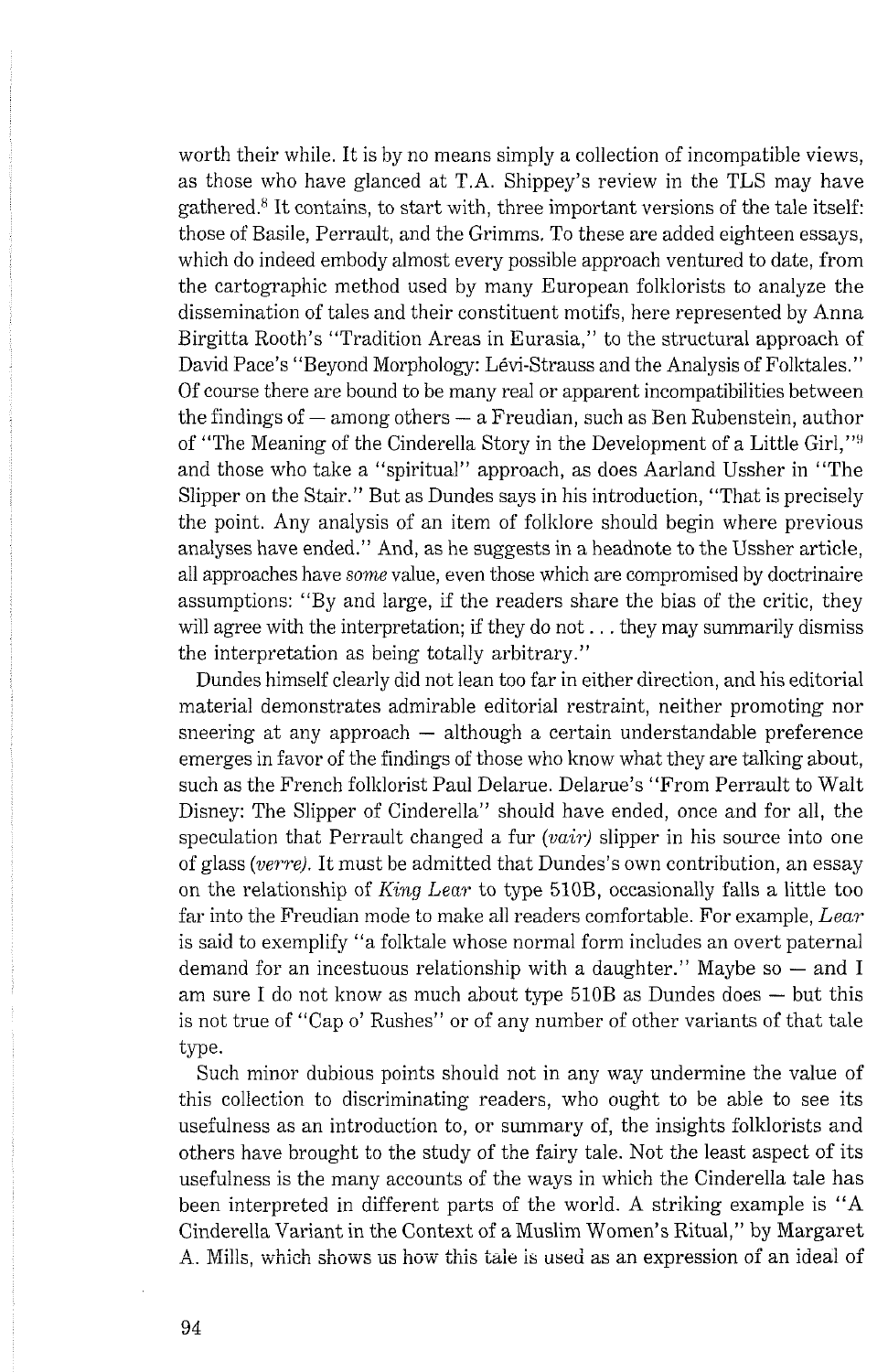female solidarity (and the dangers of its betrayal) in a society which Dundes rightly describes as "famous, or infamous, for its male chauvinism."

Canadian readers may well note that not a single Canadian folltlorist or critic is represented in this volume, nor is there any reference to a Canadian version of the tale. Perhaps there *is* no really striking Canadian Cinderella, beyond the one we have (alas) borrowed from our neighbors to the south; the only printed version I have seen of a genuine Cinderella collected here in Canada is a short one reported by Marius Barbeau many years ago, which has no especially notable features (beyond the heroine's *habitante* clothing).<sup>10</sup> But in that connection, we have a slight problem, the successful solution of which might give considerable help to those of us who discuss such folktales with university students, and maybe even to those others who deplore the vulgarization and misinterpretation of powerful folktales in our society.

That is, while the spirited (if censored) translation of a selection of tales made by Barbeau and Michael Hornyansky, published as *The Golden Phoenix*,<sup>11</sup> has made a few of these French Canadian variants available to North American children with some obvious success (obvious in that a notably inexpensive paperback issued by Scholastic Books is bound to circulate very widely indeed all over the continent), there is still a wealth of such originally European tales recorded from French Canadian sources which is almost completely unknown  $-$  except to folklorists. One of the few specimens translated into English in a widely available edition is "The Duck-Dog," a version of tale type 652, "The Carnation," $12$  which should whet the appetite of readers for more of these remarkable tales, for they have an earthy zest which conveys a New World spirit absolutely remote from the saccharine pap peddled by the mass media to the inhabitants of our Global Village. Someone ought to get to work on translating, with minimum watering-down (admittedly, an edition for the widest possible market might require some tidying), a good selection of this material in the language most North Americans speak, English. The Barbeau/Hornyansky selection simply isn't enough, and does not include enough of the really familiar tales to weigh much in the balance against the all-too-available competition.

It is, however, what we have, and perhaps more of us ought to prescribe it as a slight antidote to current "Canadian fairy stories" of the kind Nodelman describes. And maybe there really is a hardy, spirited North American Cinderella hidden (as Cinderella must be ) in the archives of the National Library Cinderella hidden (as Cinderella must be ) in the archives of the National Library<br>or Laval University, waiting for the proper time to shed her rags — or *habitante* or Laval University, waiting for the proper time to shed her rags — or *habitante* disguise — to dazzle us all by proving that her shoe does not, after all, fit that American imposter.<sup>13</sup>

## **NOTES**

'"Little Red Riding Hood as a Canadian Fairy Tale," *CCL* 20 (1980), *17-27.*  <sup>2</sup>Iona and Peter Opie rightly compare this dialogue with that between Loki and Thrym in the *Edda*; see *The Classic Fairy Tales* (London: Oxford University Press, 1974), pp. 93-94.